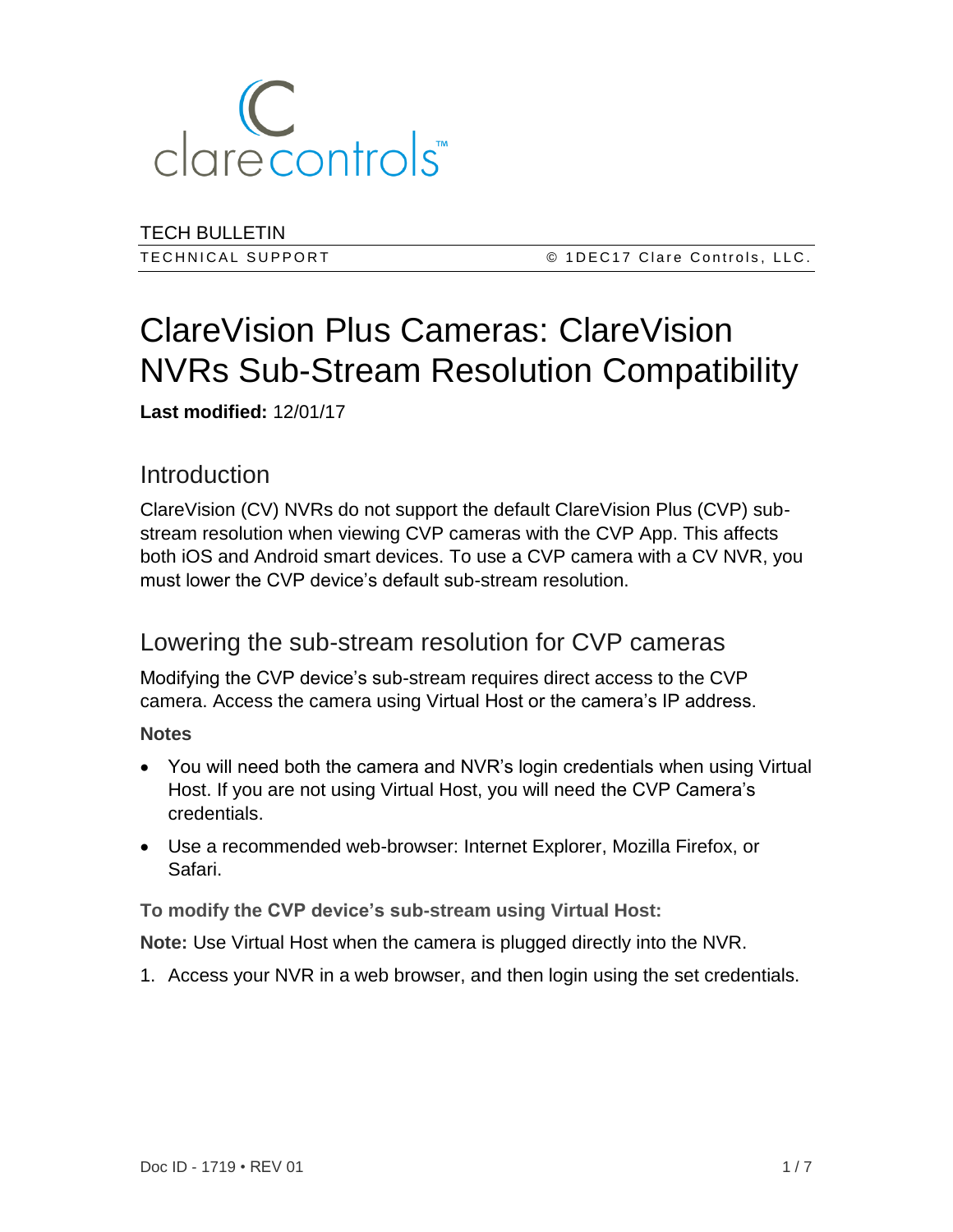2. Browse to **Advanced**.

|  | <b>Configuration &gt; Remote Configuration &gt; Network Settings &gt; Advanced</b> |  |
|--|------------------------------------------------------------------------------------|--|
|  |                                                                                    |  |

| clarecontrols                                                                                                                                                                                                                                                                                                                                                                                                                                                                                                                                                                        |                                                                                                                                                        | CV-M32810-08         |
|--------------------------------------------------------------------------------------------------------------------------------------------------------------------------------------------------------------------------------------------------------------------------------------------------------------------------------------------------------------------------------------------------------------------------------------------------------------------------------------------------------------------------------------------------------------------------------------|--------------------------------------------------------------------------------------------------------------------------------------------------------|----------------------|
| <b>Live View</b>                                                                                                                                                                                                                                                                                                                                                                                                                                                                                                                                                                     | <b>Playback</b><br>Log                                                                                                                                 | <b>Configuration</b> |
| Configuration<br>▶ Local Configuration<br><sup>⇒</sup> Remote Configuration<br><b>E</b> Device Parameters<br><b>E</b> > Camera Settings<br><b>E</b> > Network Settings<br>▶ TCP/IP<br>$\triangleright$ PPPoE<br>DDNS<br>$E$ mail<br>$\triangleright$ NetHDD<br>$\triangleright$ SNMP<br>$\triangleright$ Port<br>$\triangleright$ NAT<br><b>ENTIFS</b><br>$\triangleright$ Advanced<br>000 Certai Devi<br><b>E</b> Alarm Settings<br>$\triangleright$ Exception<br>▶ User Management<br>+ HDD Management<br>$M$ aintenance<br>□ ▶ Camera Management<br>▶ IP Camera<br>▶ Channel Zero | <b>Advanced</b><br>Alarm Host IP<br><b>Alarm Host Port</b><br><b>Multicast Address</b><br><b>Z</b> Enable Virtual Host<br><b>Enable Telnet</b><br>Save | 0                    |

3. Select the **Enable Virtual Host** check-box, and then click **Save**.

| clarecontrols                                                                                                                                                                                                                                                                                                                                   |                                                                                                                                                    |     | CV-M32810-08         |  |
|-------------------------------------------------------------------------------------------------------------------------------------------------------------------------------------------------------------------------------------------------------------------------------------------------------------------------------------------------|----------------------------------------------------------------------------------------------------------------------------------------------------|-----|----------------------|--|
| <b>Live View</b>                                                                                                                                                                                                                                                                                                                                | <b>Playback</b>                                                                                                                                    | Log | <b>Configuration</b> |  |
| <b>Configuration</b><br>Local Configuration<br>□ Remote Configuration<br>▶ Device Parameters<br>由<br>▶ Camera Settings<br>$\blacksquare$<br>▶ Network Settings<br>≘<br>▶ TCP/IP<br>PPPoE<br>$\triangleright$ DDNS<br>$E$ Email<br>▶ NetHDD<br>$>$ SNMP<br>$\triangleright$ Port<br>$\triangleright$ NAT<br>▶ HTTPS<br>$\triangleright$ Advanced | <b>Advanced</b><br>Alarm Host IP<br><b>Alarm Host Port</b><br>Multipact Address<br><b>Enable Virtual Host</b><br>J<br><b>Enable leinet</b><br>Save | 0   |                      |  |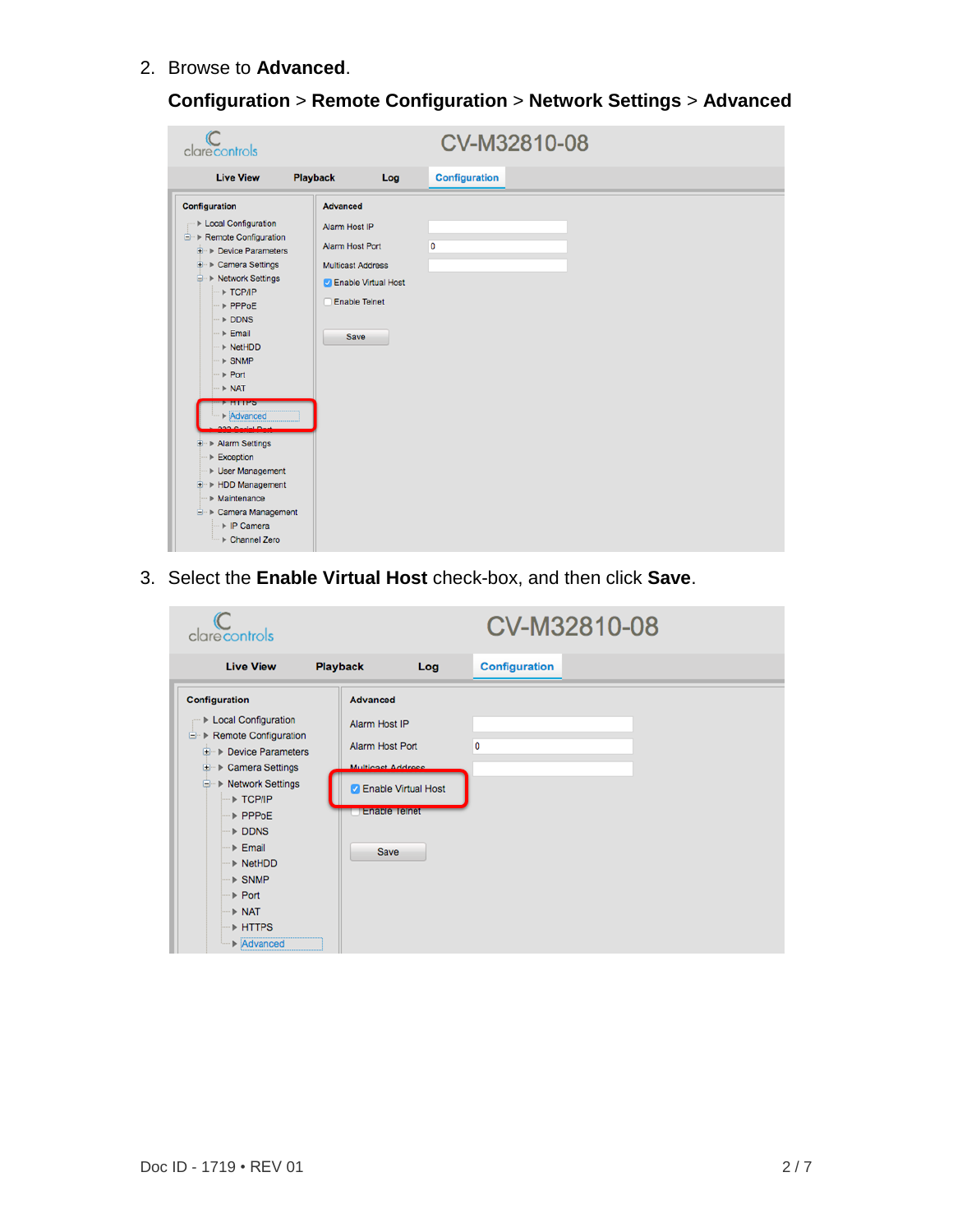4. Browse to **IP Camera**.

**Configuration** > **Remote Configuration** > **Camera Management** > **IP Camera**

| clarecontrols                                             |                          |                                |                                | CV-M32810-08           |                                   |                            |                                                    |                        |
|-----------------------------------------------------------|--------------------------|--------------------------------|--------------------------------|------------------------|-----------------------------------|----------------------------|----------------------------------------------------|------------------------|
| <b>Live View</b>                                          | <b>Playback</b>          | <b>Configuration</b><br>Log    |                                |                        |                                   |                            |                                                    | clareadmin Logout Help |
| Configuration                                             | <b>IP Camera</b>         |                                |                                |                        |                                   |                            |                                                    |                        |
| ▶ Local Configuration<br><b>E-</b> ▶ Remote Configuration | Add                      | Modify                         | <b>Delete</b>                  | Quick Add              | <b>Custom Protocol</b>            |                            |                                                    |                        |
| <b>E</b> Device Parameters                                | Channel No.              | <b>IP Camera Address</b>       | Channel No.                    | <b>Management Port</b> | <b>Status</b>                     | Protocol                   | Connect                                            |                        |
| E Camera Settings                                         | <b>D01</b>               | 10.100.30.231                  |                                | 8000                   | Online                            | ClareVision                | http://10.100.30.231:80                            |                        |
| <b>E</b> ▶ Network Settings                               | <b>D02</b>               | 10.100.31.93                   | $\mathbf{1}$                   | 8000                   | Offline(Network Abnormal)         | ClareVision                | http://10.100.30.229:65002                         |                        |
| $\triangleright$ TCP/IP                                   | <b>D03</b>               | 172.16.100.4                   | $\blacksquare$                 | 8000                   | Offline(IP camera does not exist) | ClareVision                | http://10.100.30.229:65003                         |                        |
| PPPoE                                                     | <b>D04</b>               | 172.16.100.5                   | 1                              | 8000                   | Offline(IP camera does not exist) | ClareVision                | http://10.100.30.229:65004                         |                        |
|                                                           | <b>D05</b>               | 172.16.100.6                   | $\mathbf{1}$                   | 8000                   | Offline(IP camera does not exist) | ClareVision                | http://10.100.30.229:65005                         |                        |
| DDNS                                                      | D <sub>06</sub>          | 172.16.100.7                   | 1                              | 8000                   | Offline(IP camera does not exist) | ClareVision                | http://10.100.30.229:65006                         |                        |
| ▶ Email                                                   | <b>D07</b>               | 172.16.100.8                   | $\overline{1}$                 | 8000                   | Offline(IP camera does not exist) | ClareVision                | http://10.100.30.229:65007                         |                        |
| > NetHDD                                                  | D <sub>08</sub>          | 172.16.100.3                   | $\mathbf{1}$<br>$\blacksquare$ | 8000                   | Offline(IP camera does not exist) | ClareVision                | http://10.100.30.229:65008                         |                        |
| <b>&gt; SNMP</b>                                          | $\Box$ D12<br>$\Box$ D13 | 10.100.30.230<br>10.100.30.232 | $\blacksquare$                 | 8000<br>8000           | Online<br>Online                  | ClareVision<br>ClareVision | http://10.100.30.230:80                            |                        |
| $\triangleright$ Port                                     | $\n  D14\n$              | 10.100.30.233                  | $\mathbf{1}$                   | 8000                   | Online                            | ClareVision                | http://10.100.30.232:80<br>http://10.100.30.233:80 |                        |
| $\triangleright$ NAT                                      | $\Box$ D15               | 10.100.30.235                  | $\blacksquare$                 | 8000                   | Online                            | ClareVision                | http://10.100.30.235:80                            |                        |
|                                                           | $\Box$ D16               | 10.100.30.238                  | $\overline{1}$                 | 8000                   | Online                            | ClareVision                | http://10.100.30.238:80                            |                        |
| <b>FHTTPS</b>                                             |                          |                                |                                |                        |                                   |                            |                                                    |                        |
| Advanced                                                  |                          |                                |                                |                        |                                   |                            |                                                    |                        |
| ▶ 232 Serial Port                                         |                          |                                |                                |                        |                                   |                            |                                                    |                        |
| <b>E</b> Alarm Settings                                   |                          |                                |                                |                        |                                   |                            |                                                    |                        |
| $\triangleright$ Exception                                |                          |                                |                                |                        |                                   |                            |                                                    |                        |
| ▶ User Management                                         |                          |                                |                                |                        |                                   |                            |                                                    |                        |
| <b>E</b> ▶ HDD Management                                 |                          |                                |                                |                        |                                   |                            |                                                    |                        |
|                                                           |                          |                                |                                |                        |                                   |                            |                                                    |                        |
| <sup>∈</sup> > Camera Management<br>▶ IP Camera           |                          |                                |                                |                        |                                   |                            |                                                    |                        |

5. Click the IP Camera's **Connect** Link.

| clarecontrols                                             | CV-M32810-08                  |                              |               |                        |                                                                |                            |                                                                  |  |
|-----------------------------------------------------------|-------------------------------|------------------------------|---------------|------------------------|----------------------------------------------------------------|----------------------------|------------------------------------------------------------------|--|
| <b>Playback</b><br><b>Live View</b>                       |                               | <b>Configuration</b><br>Log  |               |                        |                                                                |                            | clareadmin Logout Help                                           |  |
| Configuration                                             | <b>IP Camera</b>              |                              |               |                        |                                                                |                            |                                                                  |  |
| > Local Configuration<br><b>Remote Configuration</b><br>e | Add                           | Modify                       | <b>Delete</b> | Quick Add              | <b>Custom Protocol</b>                                         |                            |                                                                  |  |
| ⊕ Device Parameters<br>œ.                                 | Channel No.                   | <b>IP Camera Address</b>     | Channel No.   | <b>Management Port</b> | <b>Status</b>                                                  | Protocol                   | Connect                                                          |  |
| Camera Settings<br>œ                                      | D <sub>01</sub>               | 10.100.30.231                |               | 8000                   | Online                                                         | ClareVision                | http://10.100.30.231:80                                          |  |
| ▶ Network Settings<br>⊟<br>$E$ TOP/IP                     | D <sub>02</sub><br><b>D03</b> | 10.100.31.93<br>172.16.100.4 |               | 8000<br>8000           | Offline(Network Abnormal)<br>Offline(IP camera does not exist) | ClareVision<br>ClareVision | <b><i>HAD ADD DD DDD-PEDDD</i></b><br>http://10.100.30.229:65003 |  |

6. The link opens in your default browser.

Login with the camera's set credentials.

**Note:** The camera's credentials are created during the camera's initial setup and may be different from the NVR's credentials.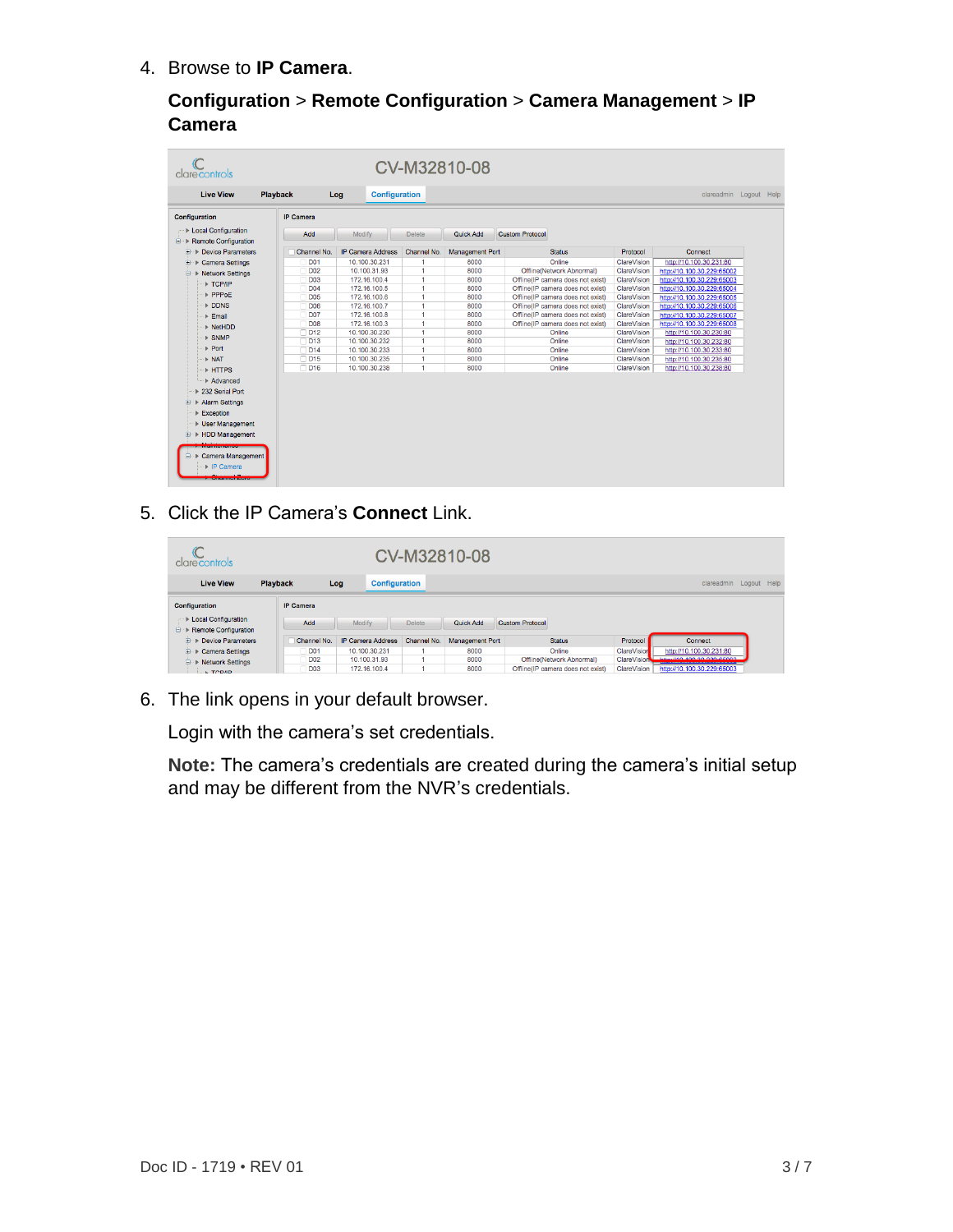7. Browse to **Video**.

| clarecontrols           | <b>Live View</b>           | Playback                | Picture | <b>Configuration</b> |
|-------------------------|----------------------------|-------------------------|---------|----------------------|
| Local                   | <b>Video</b><br><b>ROI</b> | Display Info. on Stream |         |                      |
| System                  | Stream Type                | <b>Sub Stream</b>       |         | $ \hat{\mathbf{c}} $ |
| Network<br>63           | Video Type                 | <b>Video Stream</b>     |         | ¢,                   |
| ♧<br><b>Video/Audio</b> | Resolution                 | 352*240                 |         | $\ddot{\circ}$       |
| $\Delta$<br>Image       | <b>Bitrate Type</b>        | Variable                |         | $ \mathbb{C} $       |
| 眉<br>Event              | <b>Video Quality</b>       | Medium                  |         | ा                    |
| 圕<br>Storage            | <b>Frame Rate</b>          | 4                       |         | $\circ$ fps          |
|                         | Max. Bitrate               | 768                     |         | <b>Kbps</b>          |
|                         | <b>Video Encoding</b>      | H.264                   |         | $\mathbb{C}$         |
|                         | Profile                    | <b>Main Profile</b>     |         | ¢                    |
|                         | I Frame Interval           | 50                      |         |                      |
|                         | <b>SVC</b>                 | OFF                     |         | õ                    |
|                         | Smoothing                  |                         |         | 50 [Clear<->Smooth]  |
|                         |                            |                         |         |                      |
|                         | <b>B</b> Save              |                         |         |                      |

8. Set the Stream Type drop-down to Sub Stream, select the lowest available resolution, and then click **Save**.

| clarecontrols           | <b>Live View</b>           | Playback                | Picture | Configuration        |
|-------------------------|----------------------------|-------------------------|---------|----------------------|
| Local                   | <b>Video</b><br><b>ROI</b> | Display Info. on Stream |         |                      |
| System                  | Stream Type                | Sub Stream              |         | $\bullet$            |
| Network<br>63           | Video Type                 | Video Stream            |         | ¢,                   |
| ♧<br><b>Video/Audio</b> | Resolution                 | 352*240                 |         | ¢                    |
| $\mathbf{L}$<br>Image   | <b>Bitrate Type</b>        | Variable                |         |                      |
| 圁<br>Event              | <b>Video Quality</b>       | Medium                  |         | $ \mathbf{c} $       |
| B<br>Storage            | <b>Frame Rate</b>          | 4                       |         | $\circ$ fps          |
|                         | Max. Bitrate               | 768                     |         | <b>Kbps</b>          |
|                         | <b>Video Encoding</b>      | H.264                   |         | $ \hat{\bm{z}} $     |
|                         | Profile                    | Main Profile            |         | IC.                  |
|                         | I Frame Interval           | 50                      |         |                      |
|                         | <b>SVC</b>                 | OFF                     |         | õ                    |
|                         | Smoothing                  |                         |         | 50 [Clear<->Smooth ] |
|                         |                            |                         |         |                      |
|                         | <b>日</b> Save              |                         |         |                      |
|                         |                            |                         |         |                      |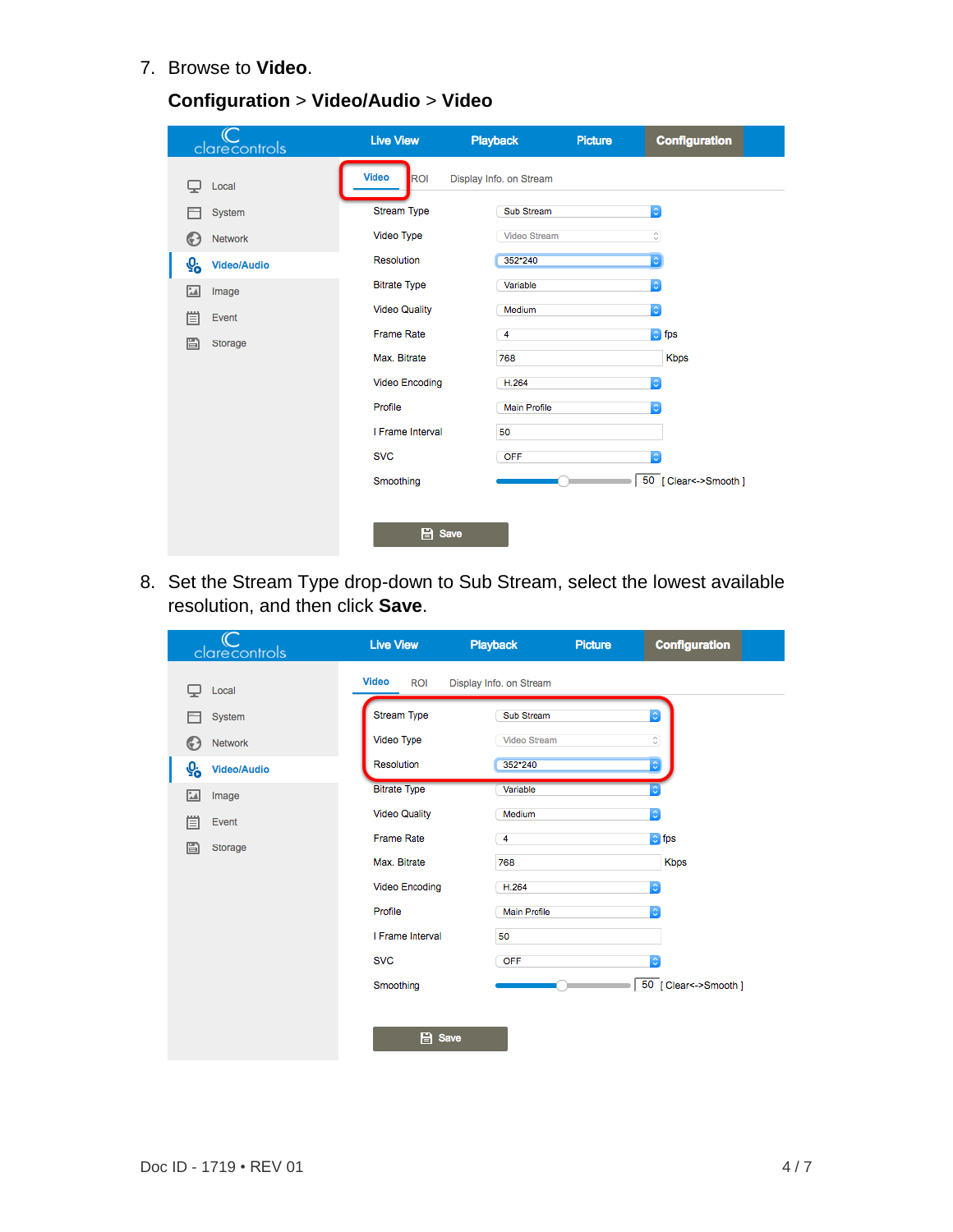9. Browse to **Upgrade & Maintenance**.

**Configuration** > **System** > **Maintenance** > **Upgrade & Maintenance**

|          | clarecontrols          | <b>Live View</b>                 | Playback | Picture                                     | <b>Configuration</b>                                                                              |                                | <b>f</b> clareadmin |
|----------|------------------------|----------------------------------|----------|---------------------------------------------|---------------------------------------------------------------------------------------------------|--------------------------------|---------------------|
| ↳        | Local                  | <b>Upgrade &amp; Maintenance</b> | Log      | <b>System Service</b>                       |                                                                                                   |                                |                     |
|          | System                 | Reboot                           |          |                                             |                                                                                                   |                                |                     |
|          | <b>System Settings</b> | Reboot                           |          | Reboot the device.                          |                                                                                                   |                                |                     |
|          | <b>Maintenance</b>     | <b>Default</b>                   |          |                                             |                                                                                                   |                                |                     |
|          | Security               |                                  |          |                                             |                                                                                                   |                                |                     |
|          | <b>User Management</b> | Restore                          |          |                                             | Reset all the parameters, except the IP parameters and user information, to the default settings. |                                |                     |
| €        | Network                | Default                          |          | Restore all parameters to default settings. |                                                                                                   |                                |                     |
| Q.       | Video/Audio            | <b>Export</b>                    |          |                                             |                                                                                                   |                                |                     |
| <b>A</b> | Image                  | <b>Device Parameters</b>         |          |                                             |                                                                                                   |                                |                     |
| 償        | Event                  | <b>Import Config. File</b>       |          |                                             |                                                                                                   |                                |                     |
| G        | Storage                | <b>Device Parameters</b>         |          |                                             |                                                                                                   | <b>Browse</b><br><b>Import</b> |                     |

10.Click **Reboot**, and then repeat steps 1 through 10 for each CVP device connected to the CV NVR.

|              | clarecontrols          | <b>Live View</b>                 | Playback           | Picture                                     | <b>Configuration</b> | <b>f</b> clareadmin                                                                               |
|--------------|------------------------|----------------------------------|--------------------|---------------------------------------------|----------------------|---------------------------------------------------------------------------------------------------|
| پ            | Local                  | <b>Upgrade &amp; Maintenance</b> | Log                | <b>System Service</b>                       |                      |                                                                                                   |
|              | System                 | <b>Reboot</b>                    |                    |                                             |                      |                                                                                                   |
|              | <b>System Settings</b> | Reboot                           | Reboot the device. |                                             |                      |                                                                                                   |
|              | <b>Maintenance</b>     |                                  |                    |                                             |                      |                                                                                                   |
|              | Security               | <b>Default</b>                   |                    |                                             |                      |                                                                                                   |
|              | <b>User Management</b> | Restore                          |                    |                                             |                      | Reset all the parameters, except the IP parameters and user information, to the default settings. |
| $\odot$      | Network                | Default                          |                    | Restore all parameters to default settings. |                      |                                                                                                   |
| $Q_{\alpha}$ | Video/Audio            | <b>Export</b>                    |                    |                                             |                      |                                                                                                   |
| اعذا         | Image                  | <b>Device Parameters</b>         |                    |                                             |                      |                                                                                                   |

11.Verify that all streams are viewable in the ClareVision Plus App.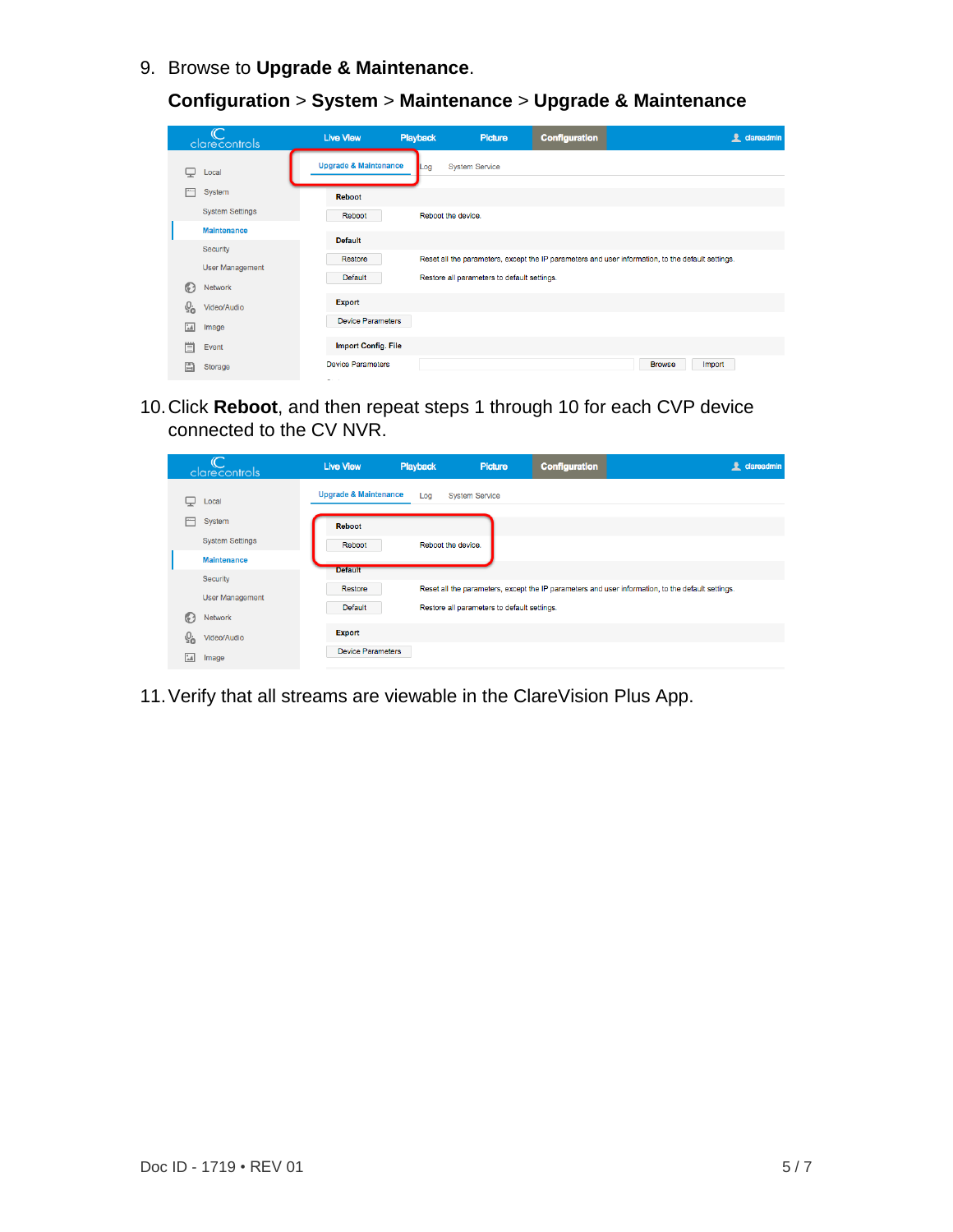**To modify the CVP device's sub-stream using the camera's IP address:** 

1. Access your camera in a web browser, and then login using the set credentials.

**Note:** The camera's credentials are created during the camera's initial setup and may be different from the NVR's credentials.

2. Browse to **Video**.

**Configuration** > **Video/Audio** > **Video**

| clarecontrols                | <b>Live View</b>      | <b>Playback</b>         | Picture | <b>Configuration</b> |
|------------------------------|-----------------------|-------------------------|---------|----------------------|
| Local                        | <b>Video</b><br>ROI   | Display Info. on Stream |         |                      |
| System                       | <b>Stream Type</b>    | Sub Stream              |         | $ \hat{\cdot} $      |
| <b>Network</b><br>63         | Video Type            | <b>Video Stream</b>     |         | ¢,                   |
| Q,<br><b>Video/Audio</b>     | Resolution            | 352*240                 |         | $\ddot{\circ}$       |
| $^{\circ}$ $\Delta$<br>Image | <b>Bitrate Type</b>   | Variable                |         | $\hat{\mathbf{v}}$   |
| 償<br>Event                   | <b>Video Quality</b>  | Medium                  |         | $\hat{\mathbf{c}}$   |
| E<br>Storage                 | <b>Frame Rate</b>     | 4                       |         | $\circ$ fps          |
|                              | Max. Bitrate          | 768                     |         | <b>Kbps</b>          |
|                              | <b>Video Encoding</b> | H.264                   |         | $\hat{\mathbf{c}}$   |
|                              | Profile               | <b>Main Profile</b>     |         | ¢                    |
|                              | I Frame Interval      | 50                      |         |                      |
|                              | <b>SVC</b>            | OFF                     |         | ¢                    |
|                              | Smoothing             |                         |         | 50 [Clear<->Smooth]  |
|                              |                       |                         |         |                      |
|                              | <b>B</b> Save         |                         |         |                      |

3. Set the Stream Type drop-down to Sub Stream, select the lowest available resolution, and then click **Save**.

| clarecontrols           | <b>Live View</b>           | <b>Playback</b>         | Picture<br><b>Configuration</b> |
|-------------------------|----------------------------|-------------------------|---------------------------------|
| Local                   | <b>Video</b><br><b>ROI</b> | Display Info. on Stream |                                 |
| System                  | Stream Type                | Sub Stream              | ¢                               |
| Network<br>63           | Video Type                 | <b>Video Stream</b>     | $\hat{\phantom{a}}$             |
| ♧<br><b>Video/Audio</b> | Resolution                 | 352*240                 | ¢                               |
| $\sqrt{2}$<br>Image     | <b>Bitrate Type</b>        | Variable                |                                 |
| 償<br>Event              | <b>Video Quality</b>       | Medium                  | ¢                               |
| E<br>Storage            | <b>Frame Rate</b>          | 4                       | $\circ$ fps                     |
|                         | Max. Bitrate               | 768                     | <b>Kbps</b>                     |
|                         | <b>Video Encoding</b>      | H.264                   | $\ddot{\circ}$                  |
|                         | Profile                    | <b>Main Profile</b>     | ¢                               |
|                         | I Frame Interval           | 50                      |                                 |
|                         | <b>SVC</b>                 | OFF                     | ¢                               |
|                         | Smoothing                  |                         | 50 [Clear<->Smooth]             |
|                         |                            |                         |                                 |
|                         | <b>B</b> Save              |                         |                                 |